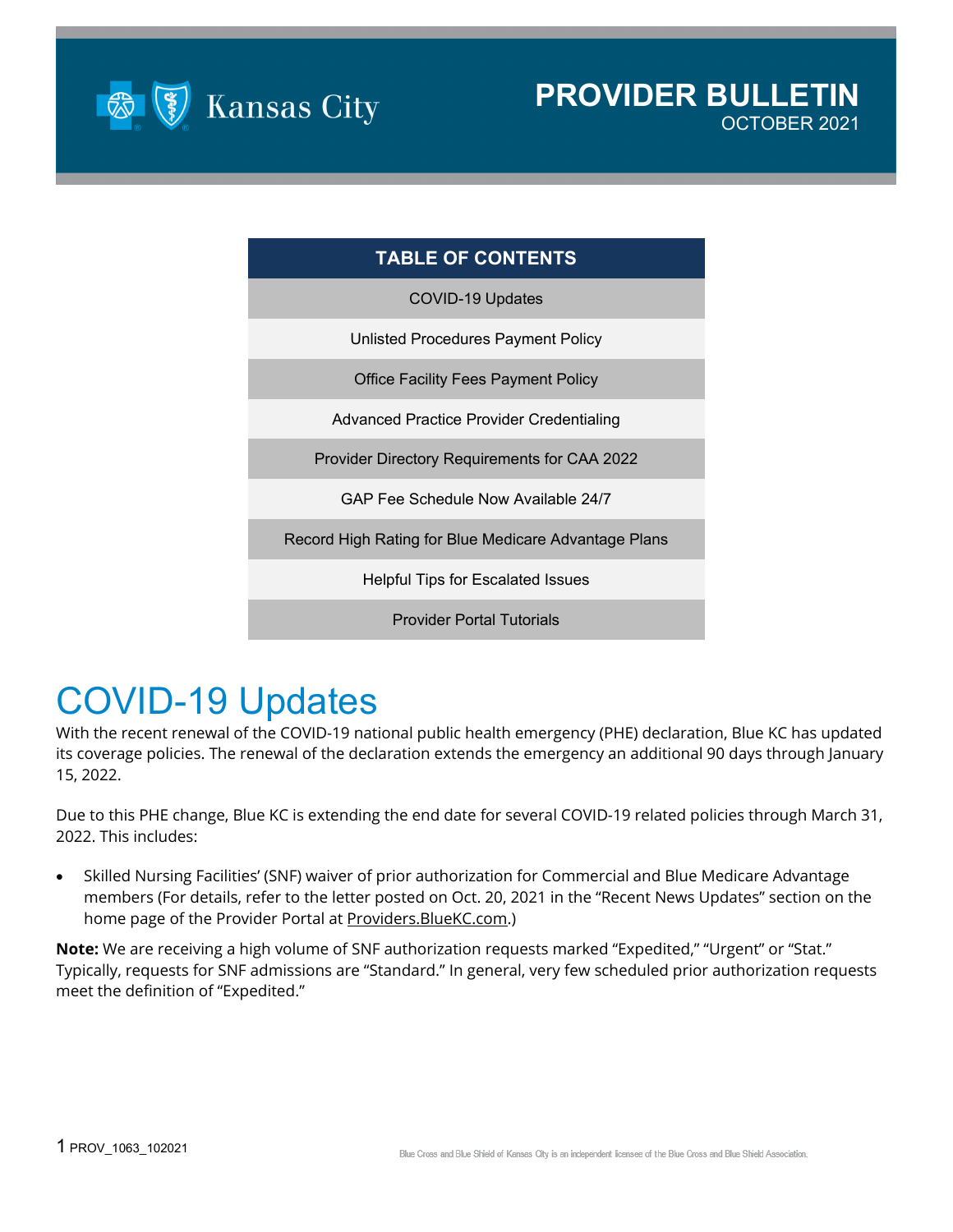

Please continue to visit the COVID-19 Information section on the home page at Providers. BlueKC.com for the most up-to-date information about policies, coding, billing and other operational details related to COVID-19.

| LINES OF BUSINESS IMPACTED                                                |                                          |              |                 |         |                  |        |  |
|---------------------------------------------------------------------------|------------------------------------------|--------------|-----------------|---------|------------------|--------|--|
| <b>COMMERCIAL</b>                                                         | <b>BLUE MEDICARE</b><br><b>ADVANTAGE</b> | $ACA$ $QHP1$ | Small Group ACA | $IAA^2$ | FFP <sup>3</sup> | Dental |  |
| BLUE highlighted boxes are the lines of business impacted by this update. |                                          |              |                 |         |                  |        |  |

**<sup>1</sup> ACA QHP: Affordable Care Act Qualified Health Plan for Individual/Family**

**<sup>2</sup> JAA: Joint Administrative Account**

**<sup>3</sup> FEP: Federal Employee Program**

# Unlisted Procedures Payment Policy

Blue KC has a new payment policy for Unlisted Procedures, effective Oct. 1, 2021. Services or procedures performed by providers that do not have specific Current Procedure Codes (CPT) or Health Care Common Procedure Coding System (HCPCS) codes are submitted using unlisted codes.

Unlisted codes provide the means of reporting and tracking services and procedures until a more specific code is established. Claims submitted with an unlisted CPT or HCPCS procedure code are identified using system edits. It is Blue KC's policy to review all services submitted with an unlisted code.

To view the policy, click on Provider Payment Resources in the Medical Policies section at [Providers.BlueKC.com.](https://providers.bluekc.com/ContactUs/PaymentPolicies)

| LINES OF BUSINESS IMPACTED                                                |                                          |                 |                                  |                  |                  |        |  |
|---------------------------------------------------------------------------|------------------------------------------|-----------------|----------------------------------|------------------|------------------|--------|--|
| <b>COMMERCIAL</b>                                                         | <b>Blue Medicare</b><br><b>Advantage</b> | <b>ACA QHP1</b> | <b>SMALL GROUP</b><br><b>ACA</b> | JAA <sup>2</sup> | FEP <sup>3</sup> | Dental |  |
| DHIE kinklinkted kavaa ara tka linea af kusinaan immaatad ku tkin umdata. |                                          |                 |                                  |                  |                  |        |  |

**BLUE highlighted boxes are the lines of business impacted by this update.**

**<sup>1</sup> ACA QHP: Affordable Care Act Qualified Health Plan for Individual/Family**

**<sup>2</sup> JAA: Joint Administrative Account**

**<sup>3</sup> FEP: Federal Employee Program**

# **Office Facility Fees Payment Policy**

Blue KC wants to make you aware of our payment policy regarding Office Facility Fees that became effective March 1, 2020. A provider-based facility shall not charge, bill or collect a facility fee for services rendered. This is a noncovered service. The patient will not be responsible for such charge unless Medicare is the primary payor for such patient and the facility is allowed to charge the fee under federal law or the patient is covered by Medicaid, and Medicaid allows the facility to charge the fee.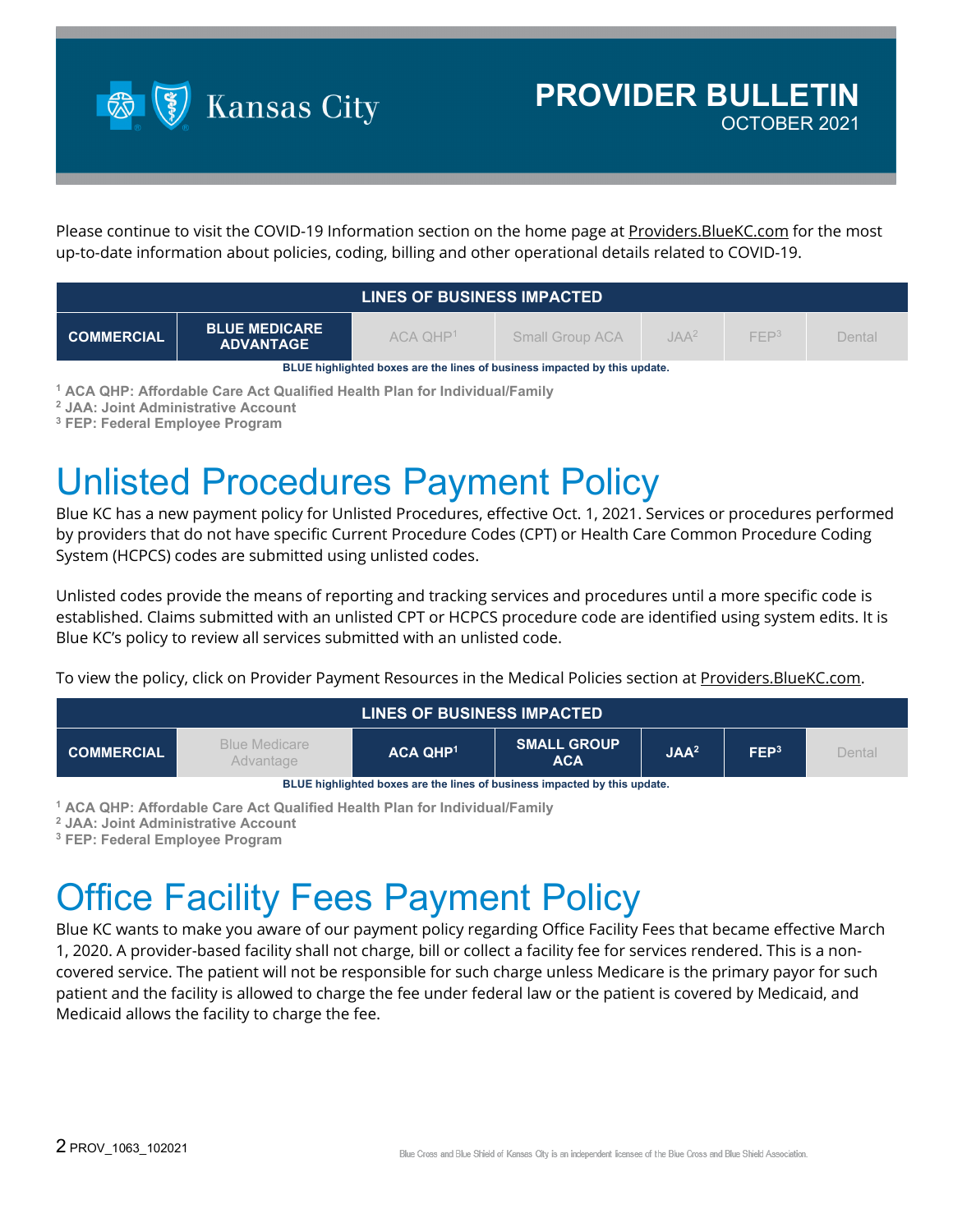

For more information regarding this payment policy, go to the Medical Policies section at Providers. BlueKC.com, and click on Provider Payment Resources.

| LINES OF BUSINESS IMPACTED                                                |                                   |                 |                                  |                  |                  |        |  |
|---------------------------------------------------------------------------|-----------------------------------|-----------------|----------------------------------|------------------|------------------|--------|--|
| <b>COMMERCIAL</b>                                                         | <b>Blue Medicare</b><br>Advantage | <b>ACA QHP1</b> | <b>SMALL GROUP</b><br><b>ACA</b> | JAA <sup>2</sup> | FEP <sup>3</sup> | Dental |  |
| BLUE highlighted boxes are the lines of business impacted by this update. |                                   |                 |                                  |                  |                  |        |  |

**<sup>1</sup> ACA QHP: Affordable Care Act Qualified Health Plan for Individual/Family**

**<sup>2</sup> JAA: Joint Administrative Account**

**<sup>3</sup> FEP: Federal Employee Program**

## Advanced Practice Provider Credentialing

In order to comply with the Centers for Medicare and Medicaid Services (CMS), Blue KC has updated our provider credentialing policies for all lines of business. **All Advanced Practice Providers (APPs), which were previously called Mid-Level Practitioners,** must be credentialed with Blue KC by January 1, 2022. APPs include, but are not limited to:

| Nurse Practitioners | <b>Clinical Nurse Specialists</b> |  |  |
|---------------------|-----------------------------------|--|--|
| Nurse Midwives      | <b>Physician Assistants</b>       |  |  |
| Nurse Anesthetists  | Anesthesiologist Assistants       |  |  |

To meet the January 1, 2022 deadline, APPs should apply for credentialing between now and November 1, 2021 by going to [www.caqh.org/solutions/caqh-proview-providers-and-practice-managers.](http://www.caqh.org/solutions/caqh-proview-providers-and-practice-managers)

After updating your credentialing information at the Council for Affordable Quality Healthcare (CAQH) website, please fill out the Blue KC Credentialing Application. To find this form, go to the log-in page at [Providers.BlueKC.com,](https://providers.bluekc.com/) click on "FORMS" and look under the "Provider Services" section. Applications can be emailed to [Providercredentialingandcontracting@BlueKC.com](mailto:Providercredentialingandcontracting@BlueKC.com) or mailed to:

#### **Blue Cross and Blue Shield of Kansas City Attention: Provider Credentialing 2301 Main Street, Kansas City, Missouri 64108**

For more details, refer to the Advanced Practice Provider Credentialing article in our Blue Speak Newsletter, which can be found in the Communications section of the Provider Portal a[t Providers.BlueKC.com.](https://providers.bluekc.com/Communications)

| <b>LINES OF BUSINESS IMPACTED</b>                                         |                                          |                 |                                  |                  |                  |        |  |  |
|---------------------------------------------------------------------------|------------------------------------------|-----------------|----------------------------------|------------------|------------------|--------|--|--|
| <b>COMMERCIAL</b>                                                         | <b>BLUE MEDICARE</b><br><b>ADVANTAGE</b> | <b>ACA QHP1</b> | <b>SMALL GROUP</b><br><b>ACA</b> | JAA <sup>2</sup> | FEP <sup>3</sup> | Dental |  |  |
| BLUE highlighted boxes are the lines of business impacted by this update. |                                          |                 |                                  |                  |                  |        |  |  |

**<sup>1</sup> ACA QHP: Affordable Care Act Qualified Health Plan for Individual/Family**

**<sup>2</sup> JAA: Joint Administrative Account**

**<sup>3</sup> FEP: Federal Employee Program**

3 PROV\_1063\_102021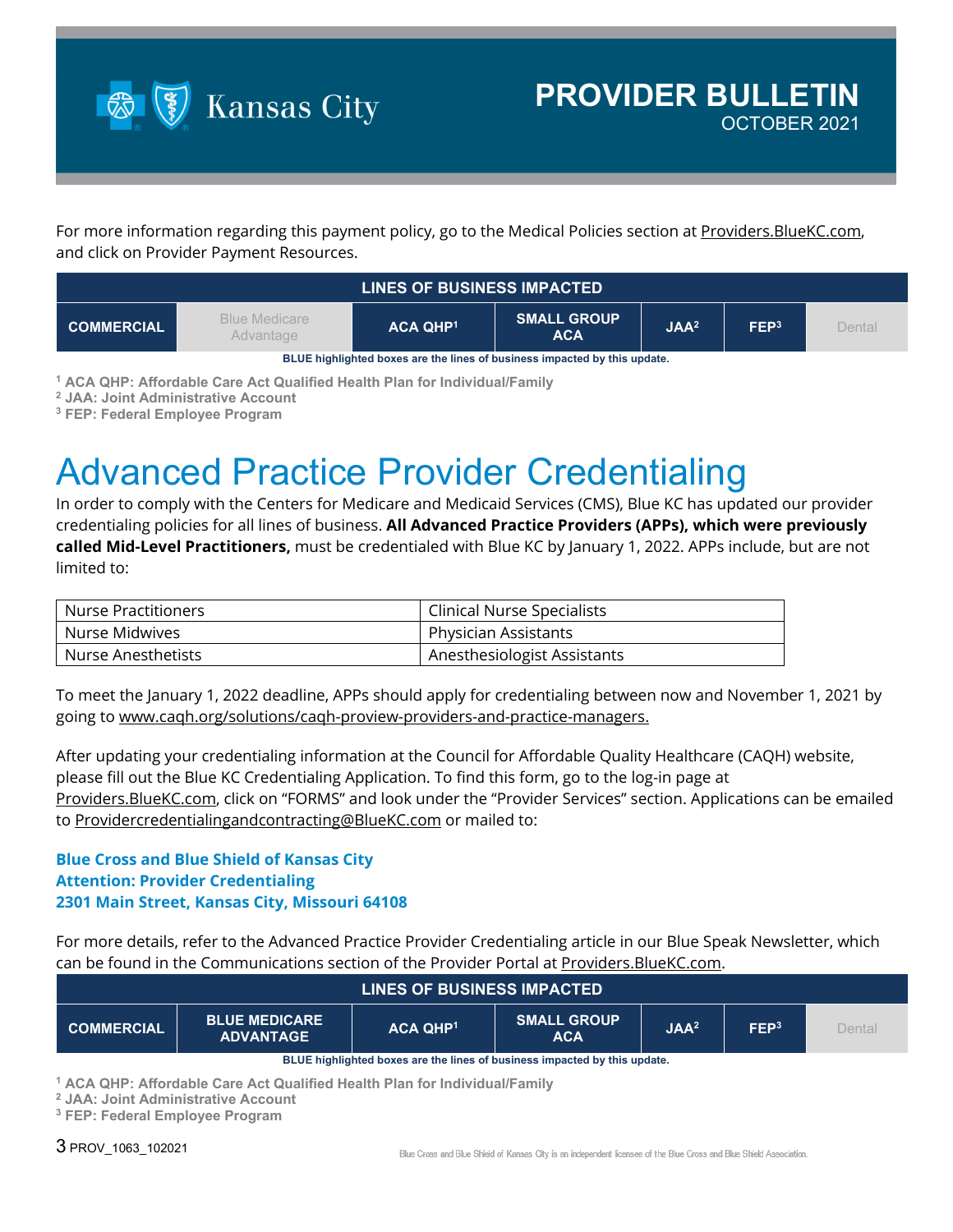**Kansas City** 

## Provider Directory Requirements for CAA 2022

Effective January 1, 2022, the Consolidated Appropriations Act (CAA) requires group health plans and issuers offering group and individual health plans to establish a verification process to confirm directory information at least every 90 days.

- Delegated Providers will attest through monthly file and quarterly roster submission.
- Non-Delegated Providers must attest quarterly through CAQH Proview.

Additionally, the CAA requires an update of directory information within two business days of a plan or issuer receiving information from a provider or facility. A new data field is also required for the Provider Directory and involves:

- Required to display digital contact information at the individual provider level
- URL / Website information is the preferred data element
- It is recommended that it points the user back to a health system or group / provider address where the user can obtain appointment information
- CAQH will be requesting this information as part of the attestation process
- CAQH will be moving the attestation cycle from 120 days to 90 days
- Lack of quarterly attestation will result in provider being suppressed from Directory

| <b>LINES OF BUSINESS IMPACTED</b>                                         |                                   |                      |                                  |                  |                  |        |  |  |
|---------------------------------------------------------------------------|-----------------------------------|----------------------|----------------------------------|------------------|------------------|--------|--|--|
| <b>COMMERCIAL</b>                                                         | <b>Blue Medicare</b><br>Advantage | ACA QHP <sup>1</sup> | <b>SMALL GROUP</b><br><b>ACA</b> | JAA <sup>2</sup> | FEP <sup>3</sup> | Dental |  |  |
| BLUE highlighted boxes are the lines of business impacted by this update. |                                   |                      |                                  |                  |                  |        |  |  |

**<sup>1</sup> ACA QHP: Affordable Care Act Qualified Health Plan for Individual/Family**

**<sup>2</sup> JAA: Joint Administrative Account**

**<sup>3</sup> FEP: Federal Employee Program**

#### GAP Fee Schedule Now Available 24/7

You now have access to the GAP Fee Schedule anytime you want. The GAP Fee Schedule, which shows CPT and HCPCS codes, descriptions and their prices, is now available in the Resources section at Providers. BlueKC.com. A GAP Fee is a fee assigned to codes that either do not have a Medicare price assigned or are a carrier priced code where payment amounts are determined for a locality using information sources. The schedule is updated on the first day of the month at the beginning of each quarter.

| <b>LINES OF BUSINESS IMPACTED</b>                                         |                                                                            |                 |                                  |         |                  |        |  |  |
|---------------------------------------------------------------------------|----------------------------------------------------------------------------|-----------------|----------------------------------|---------|------------------|--------|--|--|
| <b>COMMERCIAL</b>                                                         | <b>Blue Medicare</b><br>Advantage                                          | <b>ACA QHP1</b> | <b>SMALL GROUP</b><br><b>ACA</b> | $IAA^2$ | FFP <sup>3</sup> | Dental |  |  |
| BLUE highlighted boxes are the lines of business impacted by this update. |                                                                            |                 |                                  |         |                  |        |  |  |
|                                                                           | 1 ACA OHD: Affordable Care Act Qualified Health Plan for Individual/Family |                 |                                  |         |                  |        |  |  |

**<sup>1</sup> ACA QHP: Affordable Care Act Qualified Health Plan for Individual/Family**

**<sup>2</sup> JAA: Joint Administrative Account**

**<sup>3</sup> FEP: Federal Employee Program**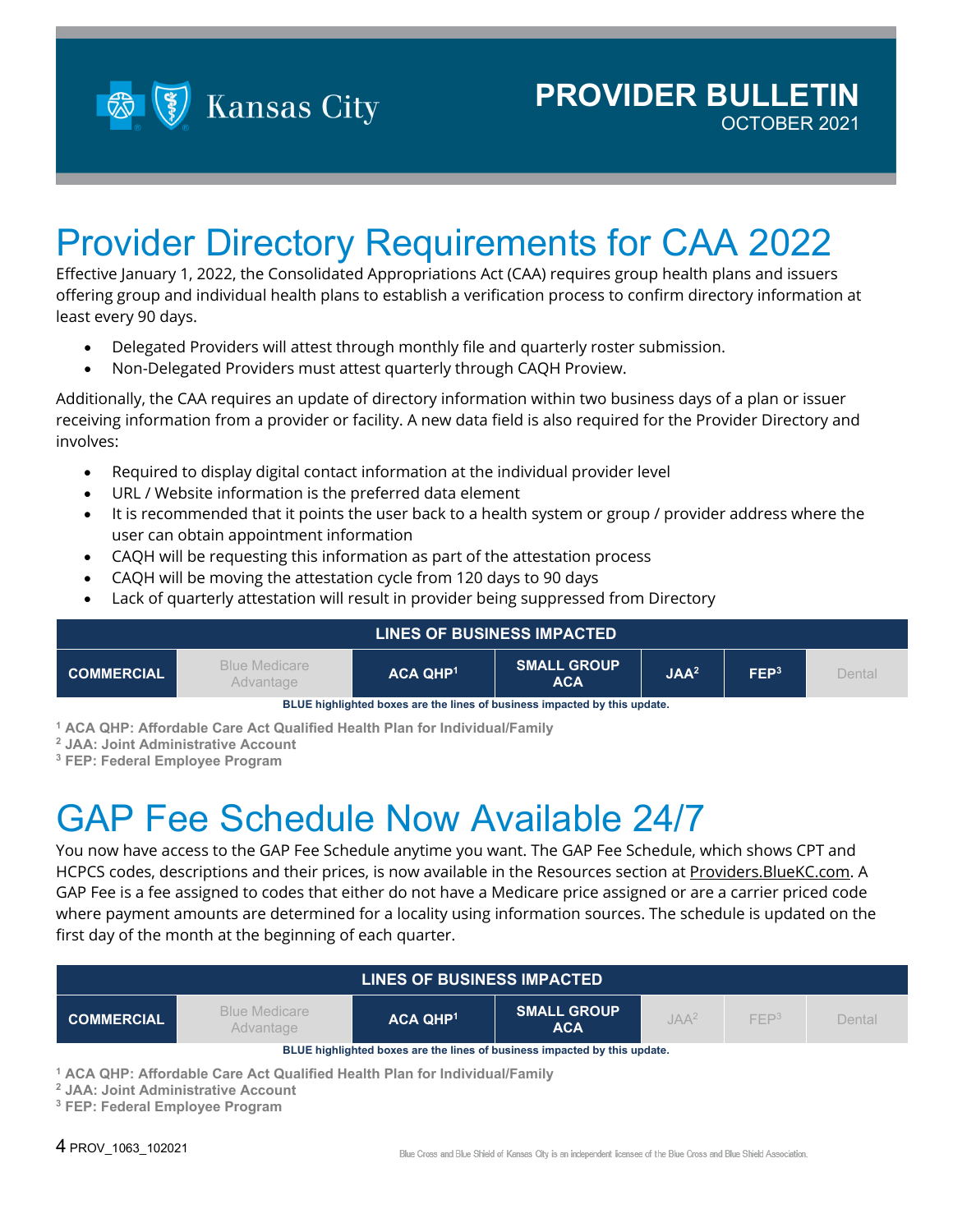

#### **PROVIDER BULLETIN** OCTOBER 2021

Record High Rating for Blue MA Plans

The Centers for Medicare & Medicaid Services (CMS) has announced the 2022 Medicare Star Quality Ratings (Stars) for Medicare Advantage (MA) plans, and at Blue Cross and Blue Shield of Kansas City (Blue KC), we could not be more excited with the results.

**Our Blue Medicare Advantage plans rank better than ever.**

- Blue Medicare Advantage (PPO) plans received a 4 out of 5 Star Rating
- Blue Medicare Advantage (HMO) plans received a 4.5 out of 5 Star Rating

Last year, Blue Medicare Advantage (PPO) plans received a 4 out of 5 Star Rating, while Blue Medicare Advantage (HMO) plans received a 3.5 out of 5 Star Rating. Medicare uses information from plan operations, member satisfaction surveys and health care providers to match performance to a Star value.

| LINE OF BUSINESS IMPACTED                                                 |                                          |              |                 |                  |                  |        |  |  |
|---------------------------------------------------------------------------|------------------------------------------|--------------|-----------------|------------------|------------------|--------|--|--|
| Commercial                                                                | <b>BLUE MEDICARE</b><br><b>ADVANTAGE</b> | $ACA$ $OHP1$ | Small Group ACA | JAA <sup>2</sup> | FFP <sup>3</sup> | Dental |  |  |
| The BLUE highlighted box is the line of business impacted by this update. |                                          |              |                 |                  |                  |        |  |  |

**<sup>1</sup> ACA QHP: Affordable Care Act Qualified Health Plan for Individual/Family**

**<sup>2</sup> JAA: Joint Administrative Account**

**<sup>3</sup> FEP: Federal Employee Program**

#### Helpful Tips for Escalated Issues

You've got questions. We've got answers! When you have issues that have escalated, we want to provide you the support you need. Please follow these steps, so our team can solve your problem as quickly as possible:

| Step 1 | Use the Provider Portal at Providers. BlueKC.com                                                                                               |
|--------|------------------------------------------------------------------------------------------------------------------------------------------------|
| Step 2 | Call one of these provider hotlines:<br>816-395-3929: Commercial<br>866-508-7140: Blue Medicare Advantage<br>866-859-3822: Affordable Care Act |
| Step 3 | Written Correspondence                                                                                                                         |
| Step 4 | <b>Your Provider Account Executive</b>                                                                                                         |

**Note:** Step 4 requires two action request dates. That means you first try using a combination of Step 2 and Step 3 or make two previous written correspondence requests or make two calls to the provider hotline. Your Account Executive will need two action request dates or two provider hotline reference numbers from you to help resolve



\*\*\*\*\*